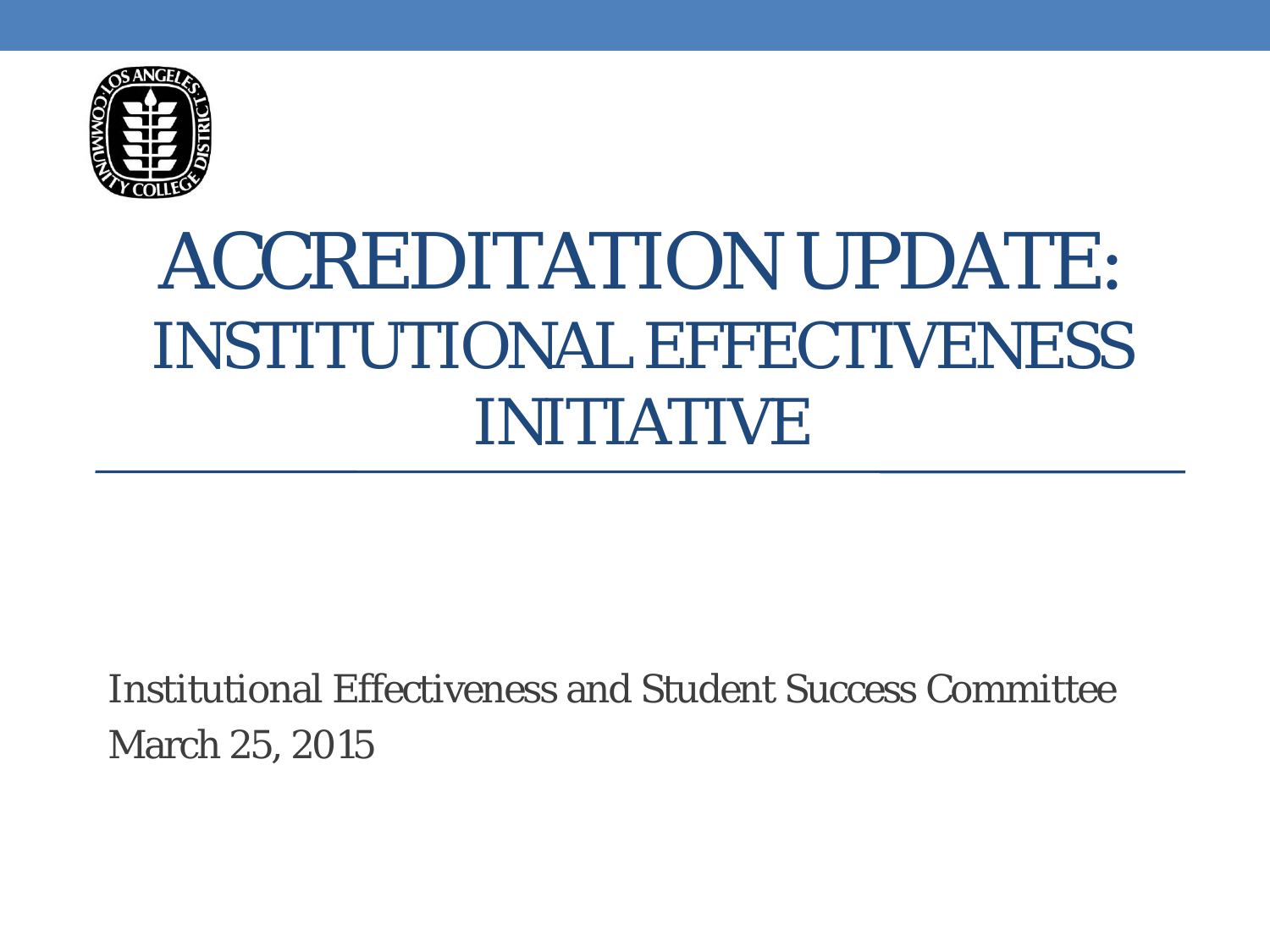## **2014-15 Higher Education Trailer Bill (SB 860)**

- The Chancellor—in coordination with CCC stakeholder groups, fiscal and policy committees of the Legislature, and the Department of Finance—shall develop and the BOG shall adopt "a framework of indicators" to measure the ongoing condition of a community college's operational environment focused at a minimum on the following:
	- $\triangleright$  Student performance and outcomes
	- **▶ Accreditation status**
	- $\triangleright$  Fiscal viability
	- $\triangleright$  Programmatic compliance with state and federal guidelines
- As a condition of receipt of SSSP funds, each college shall develop, adopt, and post a goals framework that addresses at a minimum the four categories above.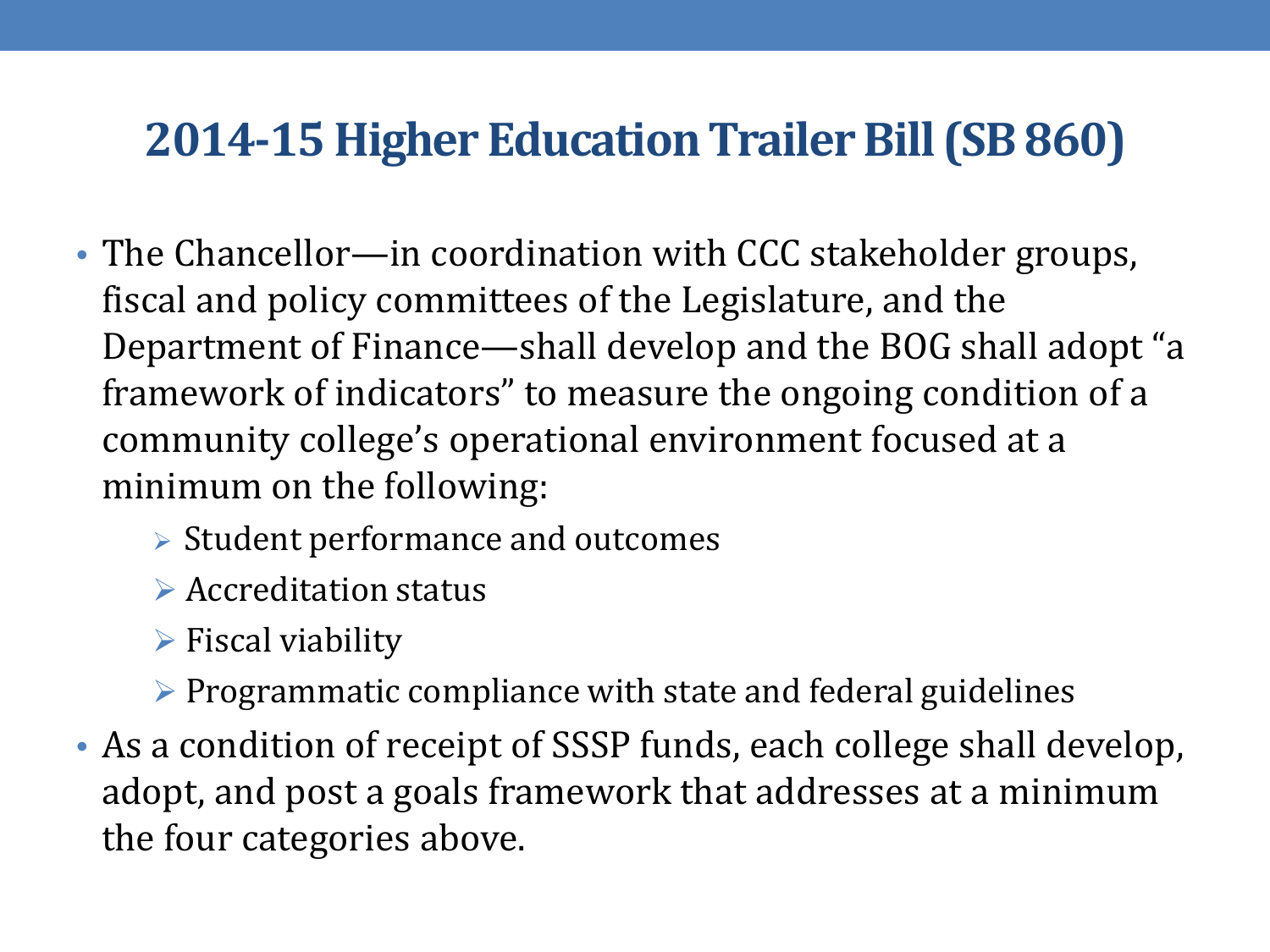## Timeline

- Locally developed college/district goals must be submitted to the State by June 30, 2015, and every fiscal year thereafter
- Fiscal indicators are reported at the District level
- All other indicators are reported at the college level
- Technical assistance is available to colleges through peer-led teams funded by the statewide Institutional Effectiveness Partnership Initiative, coordinated by the College of the Canyons
- BoT Budget and Finance Committee will review fiscal indicators
- BoT IESS Committee will review college goals on May  $27<sup>th</sup>$  (tent.)